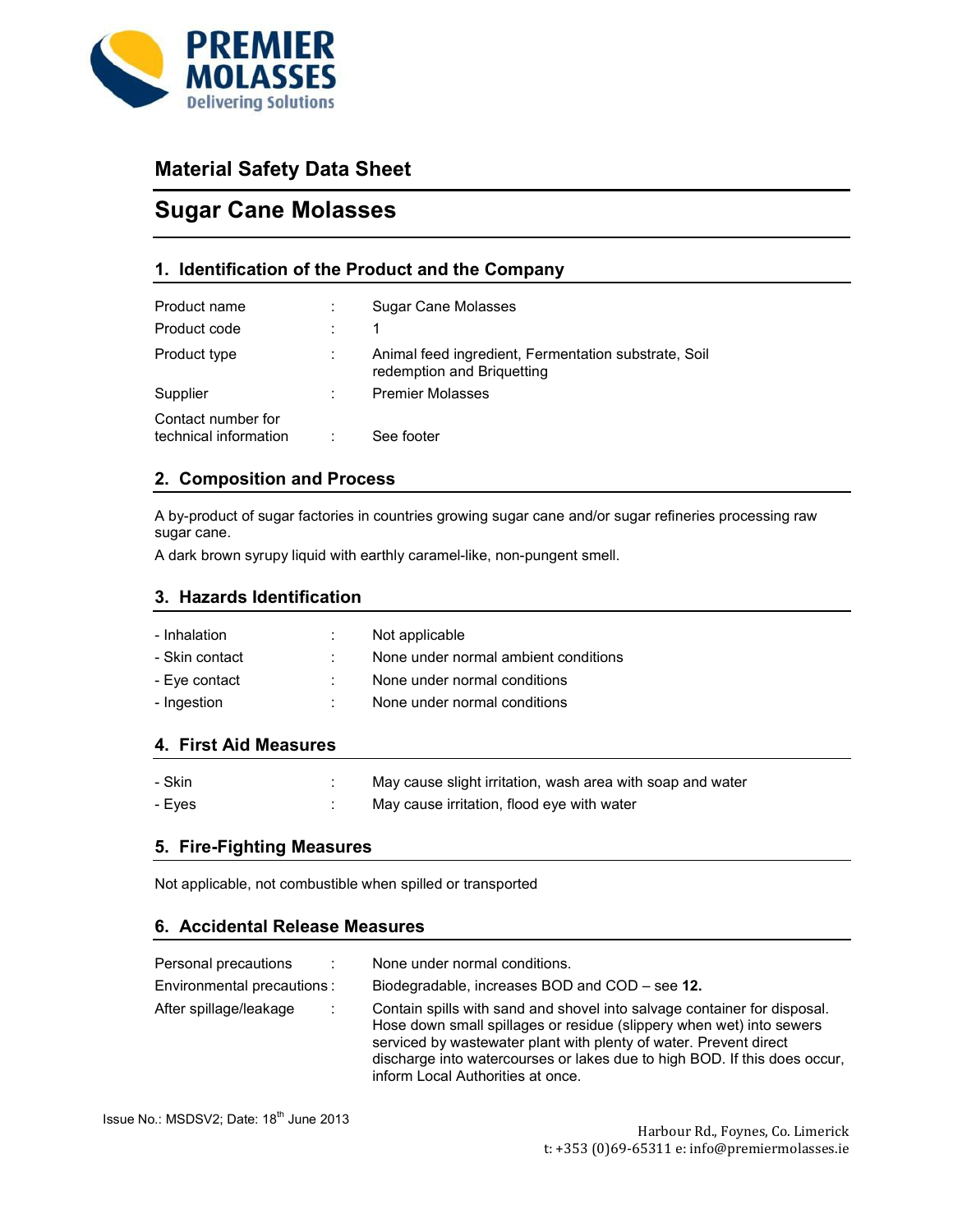

# **Material Safety Data Sheet**

# **Sugar Cane Molasses**

| 7. Handling and Storage                   |                                                                                                                                                                       |
|-------------------------------------------|-----------------------------------------------------------------------------------------------------------------------------------------------------------------------|
| Handling                                  | Avoid contact with skin, eyes & clothing. Wear recommended PPE.                                                                                                       |
| Storage                                   | Store in ventilated tanks (mild steel, stainless steel, polyethylene,<br>PVC) at ambient temperatures. Avoid microbiological<br>contamination or dilution with water. |
| 8. Exposure controls/ Personal protection |                                                                                                                                                                       |
|                                           |                                                                                                                                                                       |

| - Personal protection    | None under normal conditions                             |
|--------------------------|----------------------------------------------------------|
| - Respiratory protection | Not applicable                                           |
| - Hand protection        | Not required, butyl rubber gloves advised                |
| - Eve protection         | Safety glasses or goggles may be desirable when emptying |
|                          | containers or drums.                                     |

## **9. Physical and Chemical properties**

| Physical state at 25°C                             |                             | Viscous liquid                    |
|----------------------------------------------------|-----------------------------|-----------------------------------|
| Colour                                             |                             | Very dark brown                   |
| Odour                                              | ÷                           | Weak caramel, earthy, non-pungent |
| pH value as is                                     |                             | About 5.0                         |
| Initial boiling point $(^{\circ}C)$                |                             | >100                              |
| Flammability, Flash point (°C)                     | $\sim 10$                   | Not applicable                    |
| Explosion limits (lower) (kg/ $m^3$ ) :            |                             | Not applicable                    |
| Relative Density at 20 $\mathrm{^{\circ}C}$ (kg/l) |                             | $1.4 - 1.44$                      |
| Viscosity (cps) at $20^{\circ}$ C                  | ÷                           | About 5000-20000                  |
| Solubility in water (% weight)                     | $\mathcal{L}_{\mathcal{L}}$ | Forms infinite aqueous solution   |
| Vapour pressure (hPa)                              | ÷                           | Not applicable                    |
| Thermol decomposition $(^{\circ}C)$                |                             | Begins about 60                   |

## **10. Stability and Reactivity**

| Hazardous decomposition<br>products | Burning can produce $CO2$ and water. N compounds                                                                                                                                                                                                                   |
|-------------------------------------|--------------------------------------------------------------------------------------------------------------------------------------------------------------------------------------------------------------------------------------------------------------------|
| Materials to avoid                  | Strong acids and alkalis, oxidising agents                                                                                                                                                                                                                         |
| Microbiological stability           | Stable unless diluted with >5% water when yeast, mould and some<br>harmless bacterial (e.g. Lactobacillus spp.) growth may occur in<br>warm temperatures. Pathogens will not grow in undiluted product<br>due to its high osmotic pressure and low water activity. |

## **11. Toxicological information**

| Acute toxicity                                      |  |
|-----------------------------------------------------|--|
| Chronic toxicity                                    |  |
| Issue No.: MSDSV2; Date: 18 <sup>th</sup> June 2013 |  |

: None, non toxic

: None